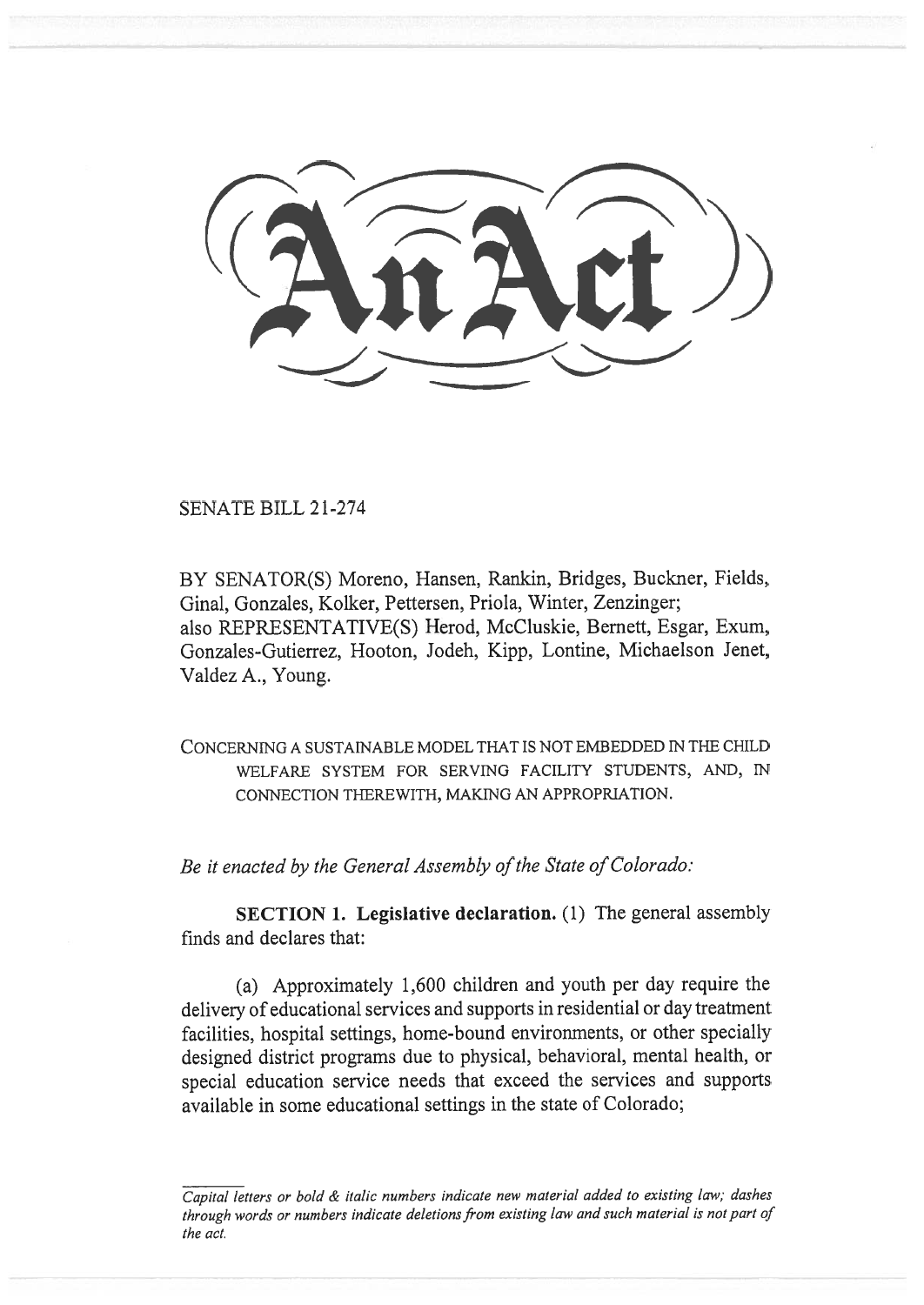(b) Facility schools are currently operated by residential child care, day treatment, and hospital providers whose overall capacity has decreased by thirty percent in the past five years due to provider closures and reforms in the child welfare system that limit the number of placements in a residential facility;

(c) Insufficient capacity in facility schools may result in out-of-state placements for students, separating students from families and communities, and often imposing extraordinary costs on school districts and counties to pay for those out-of-state placements and services; and

(d) The educational placement costs are borne directly by the placing entity, thereby negatively impacting available resources to provide services and supports to all children and youth.

(2) The general assembly therefore resolves and declares that addressing the educational, physical, behavioral, and mental health needs of children and youth who need advanced services requires:

(a) The development of a comprehensive continuum of educational settings to support the educational, physical, behavioral, and mental health needs of these children and youth;

(b) The provision of adequate educational options that include, but are not limited to, eligible and approved facility schools as described in part 4 of article 2 of title 22, school districts, boards of cooperative services, multi-district cooperatives, multi-agency partnerships, and the division of youth services; and

(c) Ensuring the development of a sustainable funding structure that supports a high-quality educational continuum intended to meet the educational needs of children and youth requiring advanced services.

SECTION 2. In Colorado Revised Statutes, 22-2-402, add (3.3), (3.8), and (9) as follows:

22-2-402. Definitions. As used in this part 4, unless the context otherwise requires:

(3.3) "FACILITY STUDENT", AS USED IN SECTION 22-2-407.5, MEANS

PAGE 2-SENATE BILL 21-274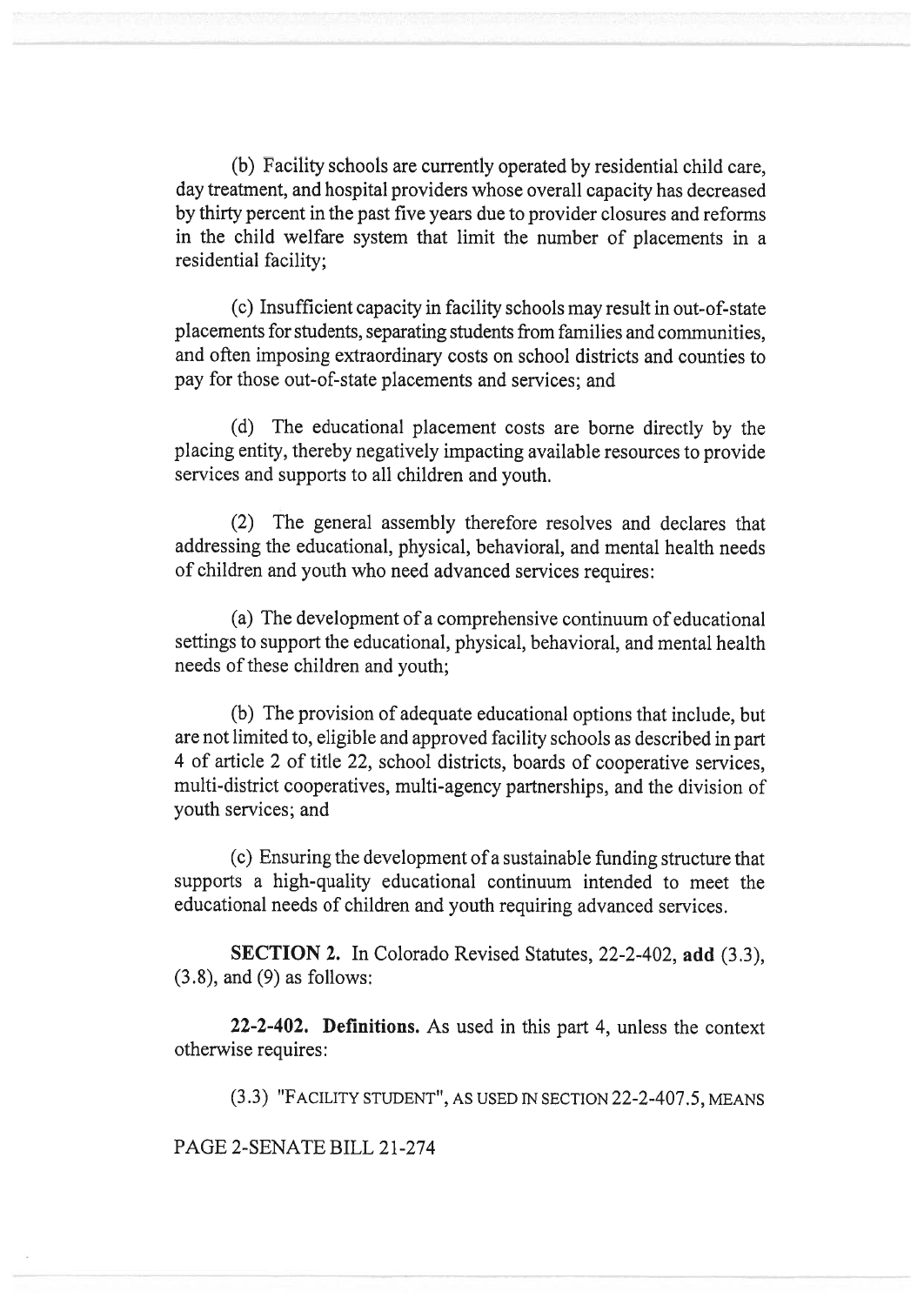A STUDENT WHO IS IN AN APPROVED FACILITY SCHOOL, ELIGIBLE FACILITY SCHOOL, OR SCHOOL DISTRICT SETTING, AND WHO IS RECEIVING OR REQUIRES SPECIALIZED SERVICES, AND WHOSE EDUCATIONAL NEEDS MAY BE BEYOND THE DELIVERY CAPACITY OF THE STUDENT'S CURRENT EDUCATIONAL SETTING.

(3.8) "MODEL" MEANS THE SUSTAINABLE EDUCATIONAL CONTINUUM DESIGNED TO MEET THE EDUCATIONAL NEEDS OF FACILITY STUDENTS IN THE TARGET POPULATION AS DEFINED BY THE WORK GROUP PURSUANT TO SECTION 22-2-407.5.

(9) "WORK GROUP" MEANS THE WORK GROUP CREATED AND CONVENED PURSUANT TO SECTION 22-2-407.5.

SECTION 3. In Colorado Revised Statutes, add 22-2-407.5 as follows:

22-2-407.5. Facility schools - sustainable model of education for facility students - work group - created - membership - duties reporting requirements - funding.  $(1)$   $(a)$  ON OR BEFORE JULY 1, 2021, THE DEPARTMENT SHALL CONVENE A WORK GROUP OF THE STAKEHOLDERS DESCRIBED IN SUBSECTION (1)(b) OF THIS SECTION. THE PURPOSE OF THE WORK GROUP IS TO DEVELOP AND IMPLEMENT A SUSTAINABLE MODEL WITH CAPACITY TO MEET THE EDUCATIONAL NEEDS OF CHILDREN AND YOUTH IN OR AT RISK OF OUT-OF-HOME PLACEMENT AND CHILDREN AND YOUTH WHO ARE AT RISK OF EDUCATIONAL FAILURE DUE TO CHALLENGING BEHAVIOR, MENTAL OR BEHAVIORAL HEALTH NEEDS, OR DISABILITIES, REGARDLESS OF THE CHILD'S OR YOUTH'S ELIGIBILITY FOR SPECIAL EDUCATION SERVICES.

(b) THE WORK GROUP SHALL OBTAIN INPUT FROM PARENTS AND STUDENTS WHO REFLECT THE DIVERSITY OF THE STATE WITH REGARD TO RACE, ETHNICITY, IMMIGRATION STATUS, INCOME, AND DISABILITY. THE WORK GROUP MUST INCLUDE REPRESENTATIVES FROM THE FOLLOWING ENTITIES:

(I) SCHOOL DISTRICTS;

(II) BOARDS OF COOPERATIVE SERVICES;

(III) SPECIAL EDUCATION DIRECTORS;

PAGE 3-SENATE BILL 21-274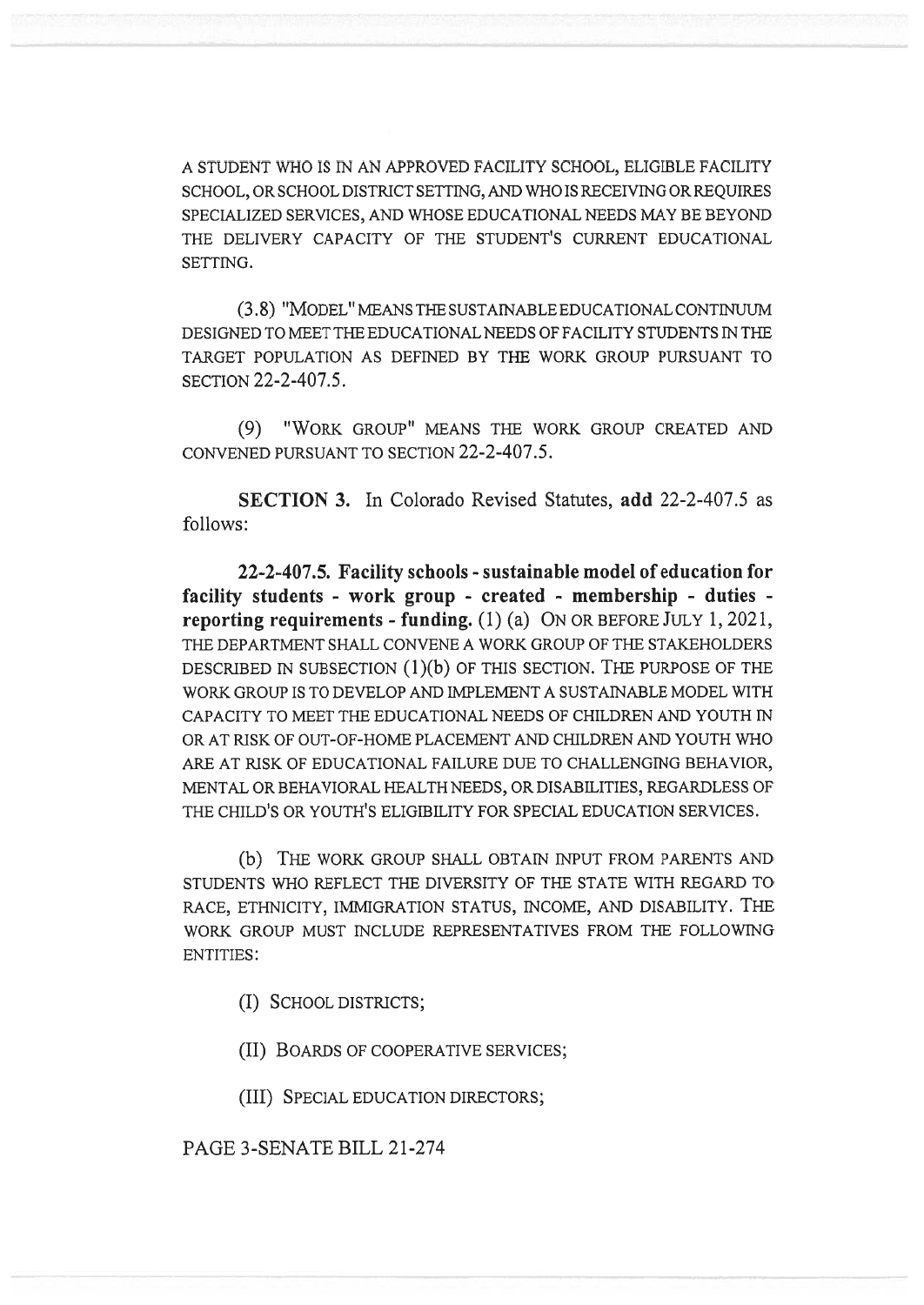(IV) FACILITY SCHOOLS AND FACILITY SCHOOL BOARD MEMBERS;

(V) THE DEPARTMENT OF HEALTH CARE POLICY AND FINANCING;

(VI) THE DEPARTMENT OF EDUCATION;

(VII) THE DEPARTMENT OF HUMAN SERVICES, INCLUDING THE DIVISION OF YOUTH SERVICES; AND

(VIII) COUNTY DEPARTMENTS OF HUMAN OR SOCIAL SERVICES.

(2) THE WORK GROUP SHALL:

(a) DEFINE THE TARGET POPULATION OF FACILITY STUDENTS;

(b) ANALYZE DATA TO DETERMINE THE EDUCATIONAL NEEDS OF STUDENTS IN THE TARGET POPULATION;

(c) ANALYZE COST DATA FOR PROVIDING EDUCATIONAL SERVICES TO STUDENTS IN THE TARGET POPULATION;

(d) EVALUATE EXISTING CAPACITY WITHIN THE STATE, INCLUDING, BUT NOT LIMITED TO, THE LOCATION AND NUMBER OF DESKS IN EACH FACILITY SCHOOL AND OTHER PROGRAMS THAT CURRENTLY SERVE STUDENTS IN THE TARGET POPULATION IN COLORADO;

(e) EVALUATE OTHER EFFECTIVE EVIDENCE-BASED OPTIONS THAT CURRENTLY EXIST IN COLORADO OR IN OTHER STATES AND THAT MAY BE INCORPORATED INTO THE MODEL TO ENSURE THE NECESSARY CAPACITY TO SERVE STUDENTS IN THE TARGET POPULATION IN THE STATE;

(f) IDENTIFY BARRIERS AND DEVELOP SOLUTIONS TO ADDRESS THE DEVELOPMENT OF ADDITIONAL CAPACITY IN EDUCATIONAL PROGRAMS IN MEETING THE NEEDS OF STUDENTS IN THE TARGET POPULATION;

(g) IDENTIFY AND ANALYZE:

(I) THE STATE'S CURRENT CAPACITY TO PROVIDE APPROPRIATE INSTRUCTION, SUPPORT, AND SERVICES TO STUDENTS IN THE TARGET POPULATION;

PAGE 4-SENATE BILL 21-274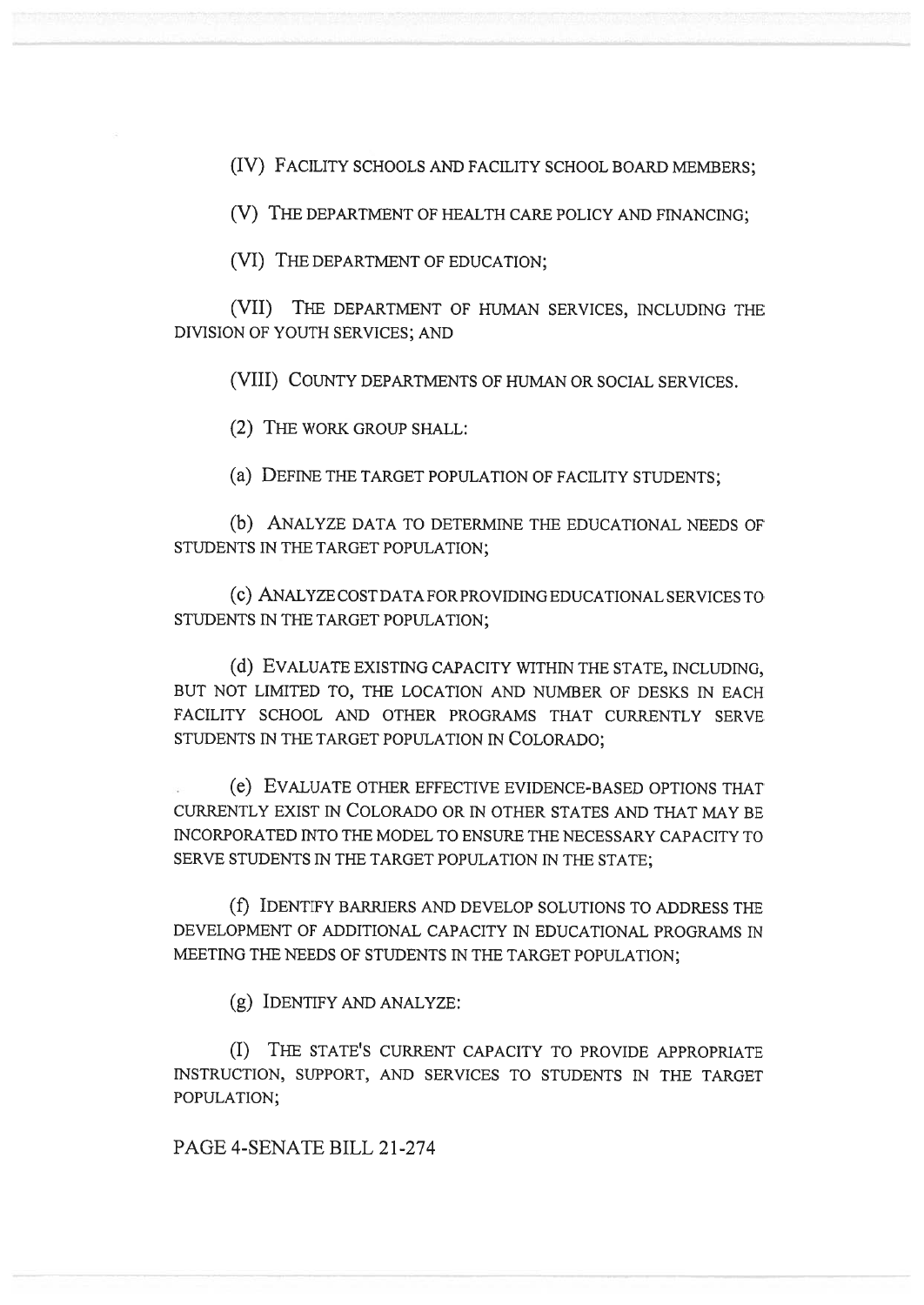(II) THE CURRENT FUNDING METHODOLOGY FOR FACILITY SCHOOLS;

(III) THE FEDERAL, STATE, LOCAL, AND OTHER SOURCES OF FUNDING AVAILABLE TO SUPPORT THE CURRENT EDUCATIONAL OPTIONS FOR SERVING STUDENTS IN THE TARGET POPULATION, INCLUDING THE RESTRICTIONS ON USE OF EACH TYPE OF FUNDING;

(IV) THE CAPACITY AND FUNDING NECESSARY TO ADEQUATELY SERVE AND SUPPORT STUDENTS IN THE TARGET POPULATION WHO WILL RECEIVE EDUCATIONAL SERVICES THROUGH THE MODEL DEVELOPED PURSUANT TO THIS SECTION; AND

(V) THE FUNDING METHODOLOGY AND NECESSARY RESOURCES TO ENSURE LONG-TERM VIABILITY;

(h) IDENTIFY THE OUTCOMES THAT ARE TO BE EVALUATED PURSUANT TO SUBSECTION (3) OF THIS SECTION; AND

(i) DEVELOP SHORT-TERM STRATEGIES TO ADDRESS THE LOST CAPACITY IN FACILITY SCHOOLS.

(3) THE EDUCATIONAL OPTIONS FOR THE MODEL MUST CLEARLY DEFINE THE ROLES OF THE DEPARTMENT OF EDUCATION, THE DEPARTMENT OF HUMAN SERVICES, THE DEPARTMENT OF HEALTH CARE POLICY AND FINANCING, AND THE DEPARTMENT OF PUBLIC HEALTH AND ENVIRONMENT IN THE MODEL'S CONTINUUM, WHICH INCLUDES, BUT IS NOT LIMITED TO, RESIDENTIAL TREATMENT, DAY TREATMENT, AND HOSPITALS. THE MODEL MUST INCLUDE A MEANS BY WHICH TO EVALUATE APPROPRIATE OUTCOMES OF THE TARGET POPULATION SERVED IN THE CONTINUUM.

(4) (a) AFTER ANALYZING THE DATA REQUIRED PURSUANT TO SUBSECTION (2) OF THIS SECTION, AND NO LATER THAN OCTOBER 1, 2022, THE WORK GROUP SHALL DEVELOP THE MODEL THROUGH WHICH EDUCATIONAL SERVICES WILL BE MADE AVAILABLE TO THE TARGET POPULATION. ON OR BEFORE OCTOBER 1, 2022, THE WORK GROUP SHALL DEVELOP THE IMPLEMENTATION PLAN, INCLUDING THE DEADLINES FOR IDENTIFIED DELIVERABLES WITHIN THE PLAN TO ENSURE THAT IMPLEMENTATION OF THE MODEL CAN BEGIN ON OR BEFORE JULY 1, 2023, AND BE FULLY IMPLEMENTED ON OR BEFORE JULY 1, 2027. ADDITIONALLY, THE WORK GROUP SHALL DEVELOP A REPORT IDENTIFYING ANY NECESSARY

PAGE 5-SENATE BILL 21-274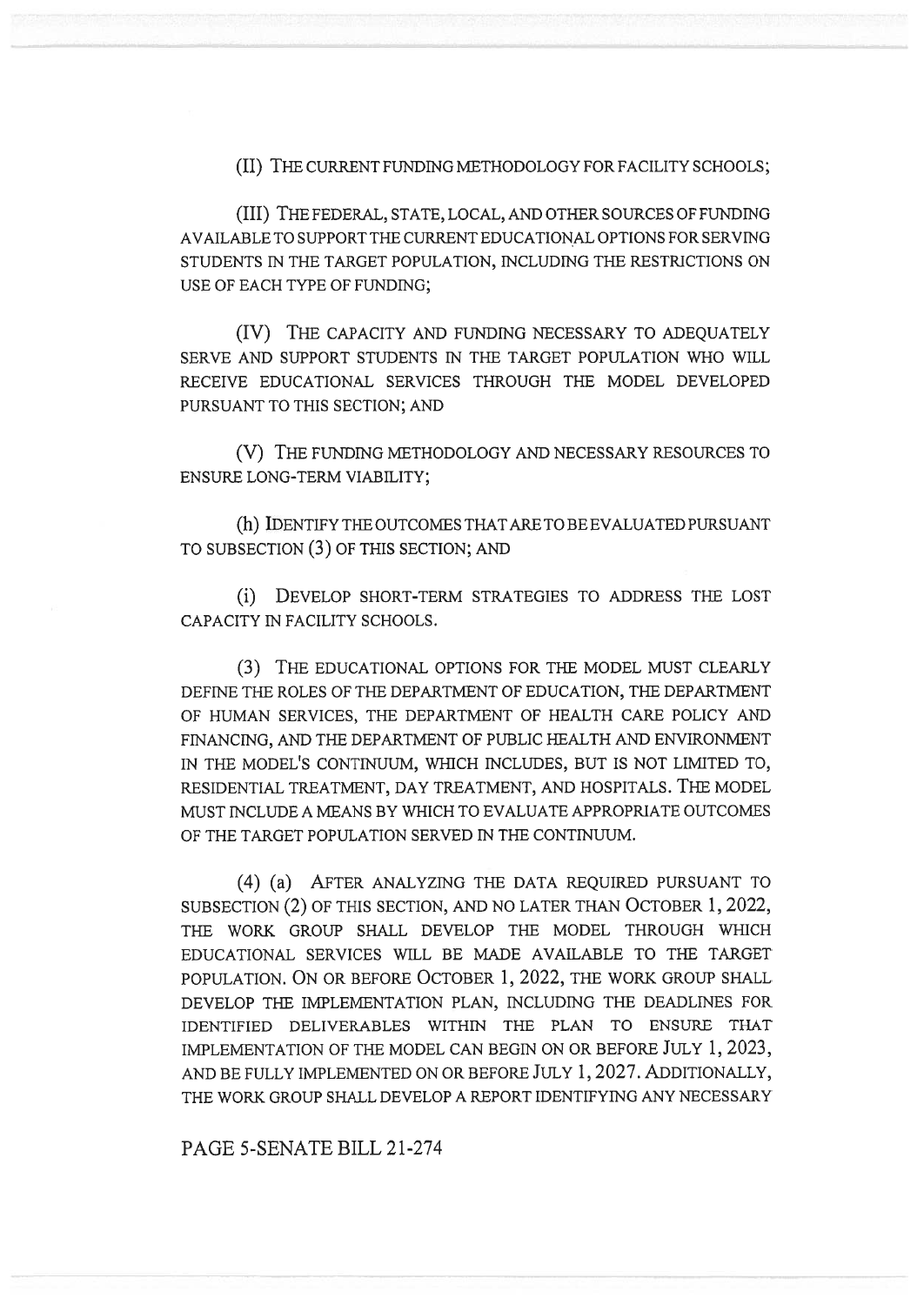STATUTORY CHANGES FOR FULL IMPLEMENTATION OF THE MODEL, AS WELL AS ANY FISCAL IMPACT OF THE MODEL'S IMPLEMENTATION.

(b) THE WORK GROUP SHALL SUBMIT THE INFORMATION REQUIRED BY THIS SUBSECTION (4) TO THE DEPARTMENT ON OR BEFORE OCTOBER 1, 2022. ON OR BEFORE NOVEMBER 1, 2022, THE DEPARTMENT SHALL SUBMIT A WRITTEN REPORT SUMMARIZING THE WORK GROUP'S WORK, AS REQUIRED PURSUANT TO THIS SUBSECTION (4), TO THE JOINT BUDGET COMMITTEE.

(C) THE DEPARTMENT MAY CONTRACT WITH AN INDEPENDENT FACILITATOR TO SUPPORT THE WORK GROUP AND WRITE THE REPORT REQUIRED PURSUANT TO THIS SUBSECTION (4), AND AN INDEPENDENT ENTITY TO PERFORM THE FINANCIAL ANALYSIS REQUIRED PURSUANT TO SUBSECTION  $(2)(g)$  OF THIS SECTION.

(d) ON OR BEFORE DECEMBER 31, 2022, THE COMMISSIONER OF EDUCATION, AS DEFINED IN SECTION 22-2-102, SHALL PRESENT THE REPORT COMPILED PURSUANT TO SUBSECTION (4)(b) OF THIS SECTION TO THE JOINT BUDGET COMMITTEE, INCLUDING DETAILS OF THE MODEL, THE IMPLEMENTATION PLAN AND TIMELINE, ANY FISCAL IMPACT OF IMPLEMENTING THE MODEL, ANY NECESSARY STATUTORY CHANGES, AND ANY RECOMMENDATIONS TO INCREASE COLORADO'S SYSTEM TO SERVE AND ITS CAPACITY TO SUPPORT STUDENTS IN THE TARGET POPULATION. INCLUDING SHORT-TERM STRATEGIES DEVELOPED TO ADDRESS LOST FACILITY SCHOOL CAPACITY.

(e) ON OR BEFORE OCTOBER 1, 2023, AND ON OR BEFORE EACH OCTOBER 1 DURING THE IMPLEMENTATION PHASE OF THE MODEL, THE DEPARTMENT SHALL SUBMIT A WRITTEN REPORT CONCERNING THE PROGRESS OF THE MODEL'S IMPLEMENTATION, INCLUDING BUT NOT LIMITED TO, THE STATUS OF EACH DELIVERABLE IDENTIFIED IN THE IMPLEMENTATION PLAN, ANY MODIFICATIONS TO THE IMPLEMENTATION PLAN, AND ANY STATUTORY CHANGES AND FUNDING NECESSARY IN THE UPCOMING FISCAL YEAR IN ORDER TO SUCCESSFULLY IMPLEMENT EACH PHASE OF THE MODEL.

SECTION 4. In Colorado Revised Statutes, 22-2-408, add (3) as follows:

22-2-408. Approved facility schools - funding. (3) IN STATE FISCAL YEAR 2021-22 ONLY, AND WITHIN AVAILABLE APPROPRIATIONS, THE

PAGE 6-SENATE BILL 21-274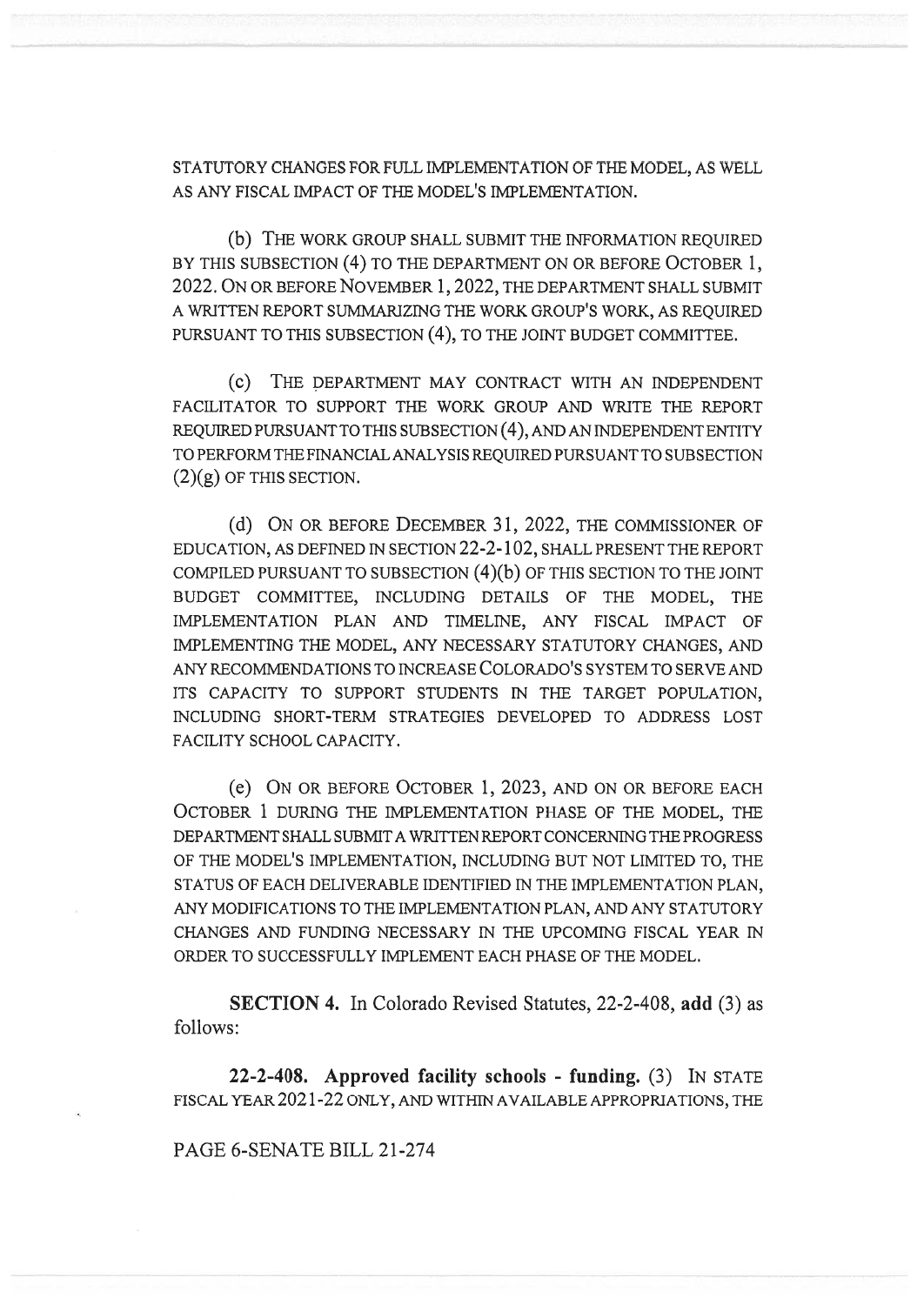DEPARTMENT SHALL DISTRIBUTE SUPPLEMENTAL PAYMENTS TO FACILITY SCHOOLS APPROVED BY THE DEPARTMENT AS OF OCTOBER 1, 2021. THE SUPPLEMENTAL PAYMENTS MUST BE ABOVE AND BEYOND THE CURRENT DAILY PER PUPIL REVENUE RATE AS ESTABLISHED FOR THE 2021-22 STATE FISCAL YEAR. THE DEPARTMENT SHALL DETERMINE THE METHOD THROUGH WHICH THE SUPPLEMENTAL PAYMENTS ARE DISTRIBUTED TO ALL APPROVED FACILITY SCHOOLS AND SHALL ENSURE THAT THE SUPPLEMENTAL PAYMENTS MADE PURSUANT TO THIS SUBSECTION (3) ARE PAID TO THE APPROVED FACILITY SCHOOL PRIOR TO JUNE 30, 2022.

SECTION 5. Appropriation. (1) For the 2021-22 state fiscal year, \$6,200,000 is appropriated to the department of education. This appropriation is from the general fund. To implement this act, the department may use this appropriation as follows:

- (a) \$500,000 for the facility school work group; and
- (b) \$5,700,000 for supplemental payments to facility schools.

SECTION 6. Safety clause. The general assembly hereby finds,

## PAGE 7-SENATE BILL 21-274